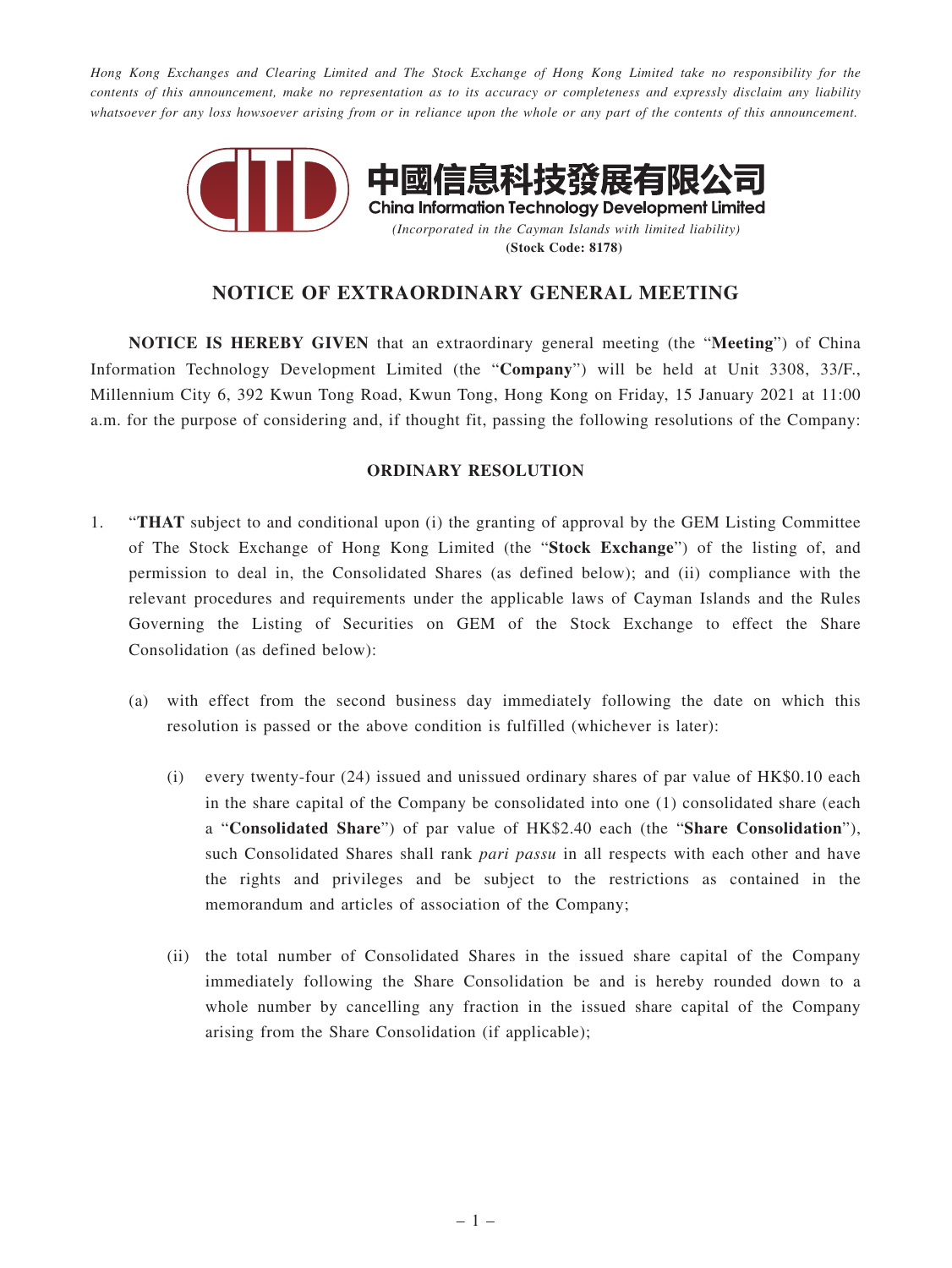- (iii) immediately following the Share Consolidation, the authorised share capital of the Company be changed from HK\$1,200,000,000 divided into 12,000,000,000 ordinary shares of par value of HK\$0.10 each to HK\$1,200,000,000 divided into 500,000,000 ordinary shares of par value of HK\$2.40 each; and
- (iv) any one or more of the directors of the Company be and is/are hereby authorised to do all such acts and things and execute all such documents, which are ancillary to the Share Consolidation and of administrative nature, on behalf of the Company, including under seal where applicable, as he/they consider necessary, desirable or expedient to give effect to the foregoing arrangements for the Share Consolidation."

## **SPECIAL RESOLUTION**

- 2. "**THAT** subject to and conditional upon (i) the Share Consolidation becoming effective; (ii) approval from the Grand Court of the Cayman Islands ("**Court**") of the Capital Reduction (as defined below); (iii) registration by the Registrar of Companies of Cayman Islands of the order of the Court confirming the Capital Reduction and the minute approved by the Court containing the particulars required under the Companies Act of the Cayman Islands in respect of the Capital Reduction (as defined below) and compliance with any conditions the Court may impose; (iv) compliance with the relevant procedures and requirements under the applicable laws of Cayman Islands and the Rules Governing the Listing of Securities on GEM of the Stock Exchange to effect the Capital Reduction (as defined below) and the Share Sub-division (as defined below); and (v) the GEM Listing Committee of the Stock Exchange granting approval for the listing of, and permission to deal in, the New Shares (as defined below), with effect from the date on which these conditions are fulfilled:
	- (a) the par value of each issued Consolidated Share of par value of HK\$2.40 each in the share capital of the Company be reduced to HK\$0.01 each (each a "**New Share**") (the "**Capital Reduction**") by cancelling the paid up capital to the extent of HK\$2.39 on each of the then issued Consolidated Shares;
	- (b) the credit arising from the Capital Reduction be transferred to a distributable reserve account of the Company which may be utilized by Company as the board of directors of the Company may deem fit and permitted in accordance with the memorandum and articles of association of the Company and all applicable laws, including, without limitation, eliminating or setting off any accumulated losses of the Company from time to time;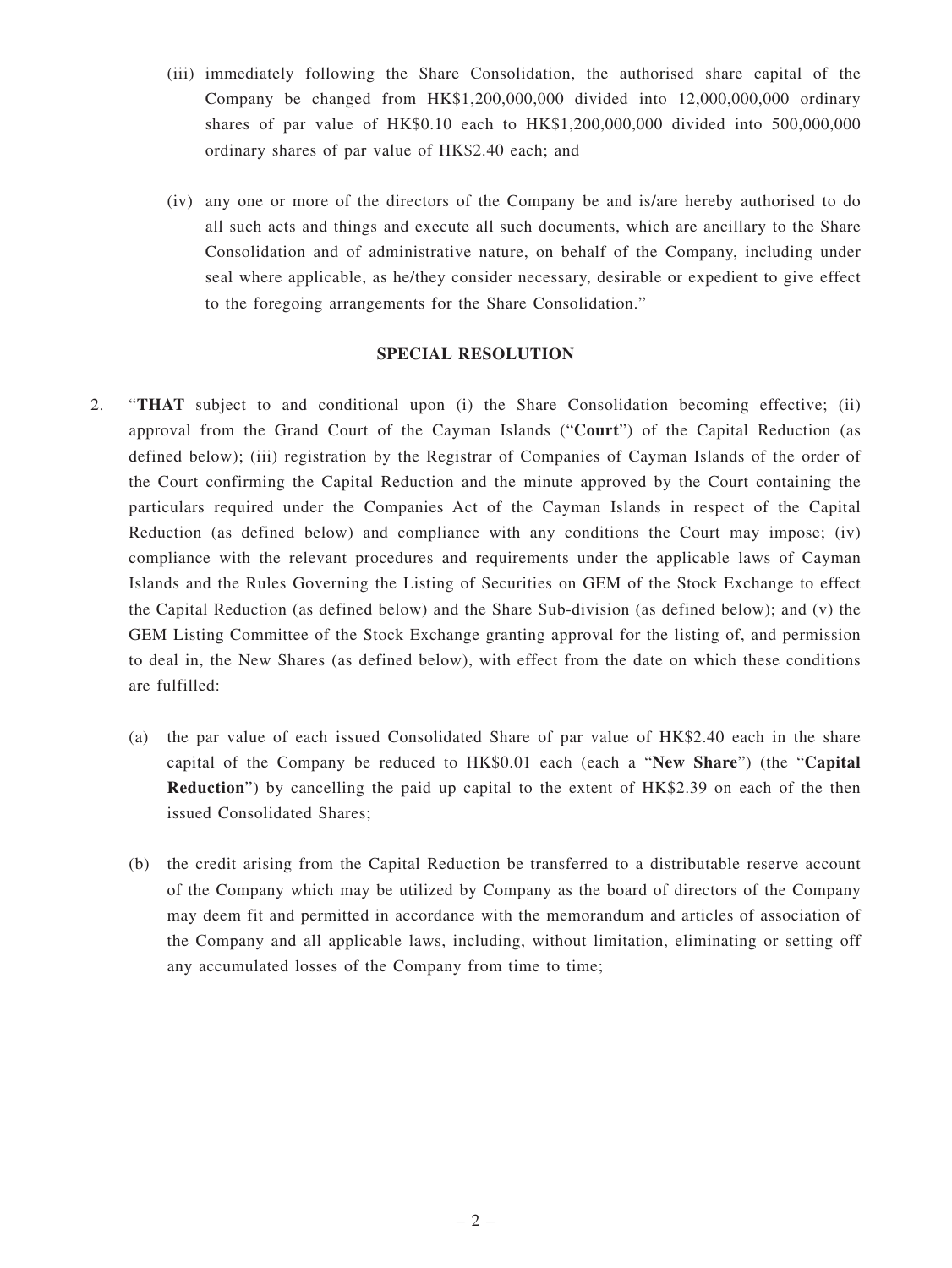- (c) immediately following the Capital Reduction, each of the authorised but unissued Consolidated Shares of par value HK\$2.40 each be sub-divided into two hundred and forty (240) New Shares of par value of HK\$0.01 each (the "**Share Sub-division**");
- (d) immediately following the Capital Reduction and the Share Sub-division, the authorised share capital of the Company be changed from HK\$1,200,000,000 divided into 500,000,000 ordinary shares of par value of HK\$2.40 each to HK\$1,200,000,000 divided into 120,000,000,000 New Shares of par value of HK\$0.01 each;
- (e) each of the New Shares arising from the Capital Reduction and the Share Subdivision shall rank *pari passu* in all respects with each other and shall have the rights and privileges and be subject to the restrictions as contained in the memorandum and articles of association of the Company; and
- (f) any one or more of the directors of the Company be and is/are hereby authorised to do all such acts and things and execute all such documents, which are ancillary to the Capital Reduction and the Sub-division and of administrative nature, on behalf of the Company, including under seal where applicable, as he/they consider necessary, desirable or expedient to give effect to the foregoing arrangements for the Capital Reduction and the Sub-division and (where applicable) to aggregate all fractional New Shares and sell them for the benefits of the Company."

By order of the Board **China Information Technology Development Limited Wong King Shiu, Daniel** *Chairman and Chief Executive Officer*

Hong Kong, 23 December 2020

*Head office and principal place of business in Hong Kong:* Unit 3308, 33/F. Millennium City 6 392 Kwun Tong Road Kwun Tong, Hong Kong

*Registered Office:* Cricket Square Hutchins Drive P.O. Box 2681 Grand Cayman KY1-1111 Cayman Islands